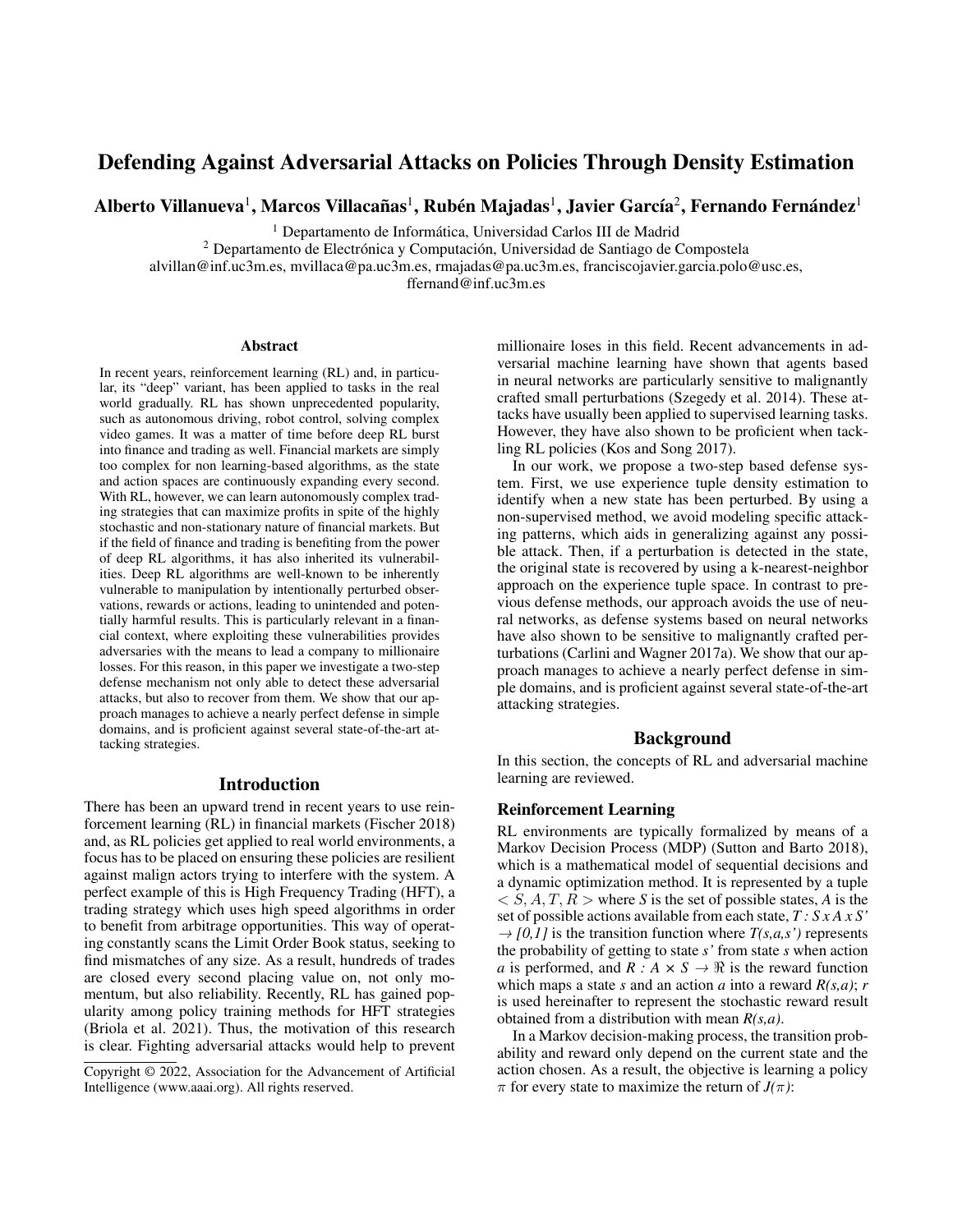$$
J(\pi) = \sum_{k=0}^{K} \gamma^k r_k
$$
 (1)

where  $\gamma$  affects how much future is considered from step *k* (discount factor, with  $0 \leq \gamma \leq 1$ ) and  $r_k$  corresponds to reward received in step *k*. At this point, the value-function, which estimates the sum of rewards given a policy  $\pi$ , can be solved using Bellman's equation.

In Deep Q-Learning (Mnih, Kavukcuoglu, and Davi 2013), neural networks are used to estimate the action-value function, and the value over which the loss function takes place for the learning process, corresponds to the squared Bellman error, that is, the difference between the expected value and the predicted value.

$$
\mathbb{E}_{s,a}[(r+\gamma \max_{a'} Q(s',a') - Q(s,a))^2]
$$
 (2)

Along to this, the learning takes place in a batch fashion, where instead of learning over one experience tuple at a time, the agent holds a memory of the last N experience tuples and, at every learning step, a sample is taken over the experience tuples in memory. These agents built using Neural Network take the name of Deep Q Networks (DQN) (Mnih, Kavukcuoglu, and Davi 2013).

#### Adversarial Machine Learning

In adversarial machine learning, adversarial examples are maliciously generated such that the machine learning model fails its task. Particularly, models based on neural networks have been shown to be specially vulnerable to such attacks.

These attacks can be classified as poisoning attacks, where adversarial examples are injected into the training phase, and exploratory attacks, where the adversarial examples are injected into the testing phase (Sethi and Kantardzic 2018). Furthermore, the previous classification can be enriched by taking into consideration a complementary perspective of the offensive strategy. Depending on whether the adversary has access to the model parameters, architecture or training data, or not, attacks are considered to be whitebox or black-box, respectively. Even though having total knowledge to model's internal data for white-box attacks is game-changing capability, it is not common under real scenarios circumstances. From a realistic point of view, trying to exploit the model's vulnerabilities based on input/output pairs exclusively, as it is on black-box attacks, is closer to a down-to-earth approach. On adversarial machine learning tasks, the only thing that needs to be defined is how to create the adversarial example, however in adversarial RL, also it has to be decided when to create an adversarial example.

Adversarial example crafting Crafting an adversarial example  $x^{\delta}$  for a model f from a given input x can be described as the optimization problem described in Equation 3, where l and  $l^{\delta}$  are the labels of x and  $x^{\delta}$  respectively and ∥·∥ denotes the p-norm distance. Here the perturbation can be defined as  $\eta = x^{\delta} - x$  and the optimization problem can be described as finding the lowest perturbation  $\eta$  that manages to make the model  $f$  make a mistake when evaluating an instance  $x$ . In the area of classification, making a mistake would be equivalent to predicting the wrong label for  $x$ , and in the area of regression to predicting a value as far away as possible from the real value.

$$
\min \quad ||x^{\delta} - x||_{p}
$$
\n
$$
s.t. \quad f(x^{\delta}) = l^{\delta}
$$
\n
$$
f(x) = l
$$
\n
$$
l \neq l^{\delta}
$$
\n
$$
x \in [0, 1]
$$
\n(3)

Adversarial attacks on policies Regarding RL in particular, with the intention of contemplating different approaches, the spotlight has been put on three recently proposed strategies which have been chosen to be tested against detection and recovery techniques presented hereunder.

- Uniform attack: this adversarial behavior consists on perturbing each state the agent observes, that is to say, attacking at every time step adding some noise (Huang et al. 2017). The perturbation injected can be created using FGSM (Szegedy et al. 2014) where the cost function needed to calculate the gradients  $J(\theta, x, y)$  is the cross-entropy loss between y, which is the weighting over the possible actions, and the distribution that places all weight on the highest weighted action in y. (Huang et al. 2017). On the subject of our work, in order to approximate better to a real-life situation, it has been decided to not attack continually.
- VF attack: this attack injects a perturbation when the value function is greater than some threshold  $\beta$ . The reasoning is to perturb the agent on some crucial moments when it is close to reaching a reward. This can be seen as described in Equation 4. (Kos and Song 2017). Just like in uniform attack, to craft the adversarial examples, FGSM can be used (Szegedy et al. 2014).

$$
\max_{a \in A} Q(s_t, a) > \beta \tag{4}
$$

• Strategically-Timed attack: in this strategy, a perturbation is only incorporated to a normal state when there is a strong preference for an action over another one. Consequently, this attack inflicts more harm at the time the trained agent would strive to take a key action (Lin et al. 2019). The attack trigger is also set using a beta parameter, thus only when the difference between the highest and lowest  $Q$  values<sup>1</sup> exceeds beta, the attack will take place as can be seen in Equation 5. In addition, to avoid attacking excessively, a second parameter controls the maximum amount of times the agent can suffer an attack (Lin et al. 2019). To craft adversarial examples, it looks for an observation that can change the most preferred action to the least preferred one by using the Carlini & Wagner attack (Carlini and Wagner 2016).

$$
\max_{a \in A} Q(s_t, a) - \min_{a \in A} Q(s_t, a) > \beta \tag{5}
$$

<sup>&</sup>lt;sup>1</sup>In the original work the difference between the preference to take an action is used. For policy gradient algorithms that is the probability to take an action and for value based methods it is the softmax function of the Q values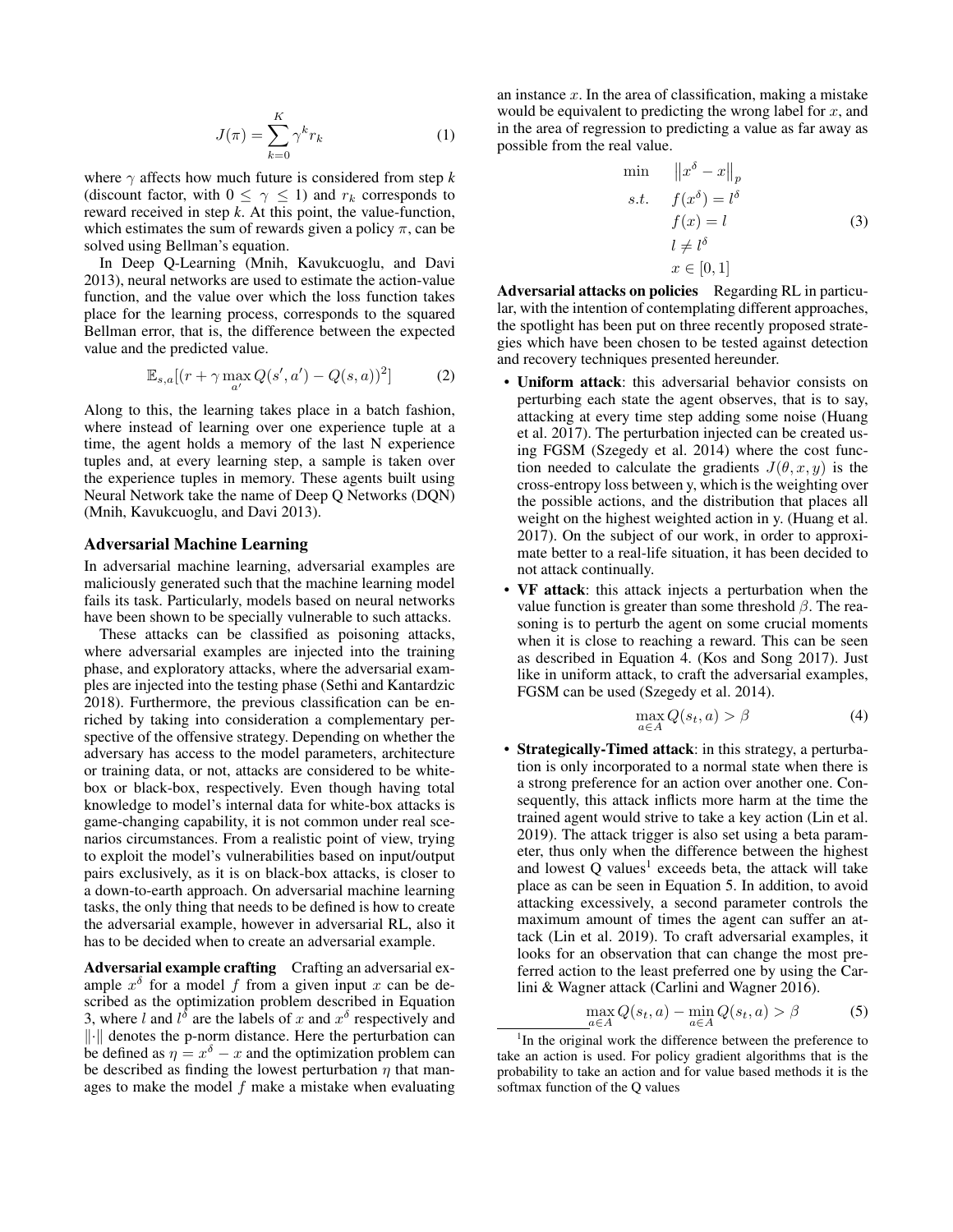VF and Strategically-Timed attacks are white-box attacks, hence access to agent's Q values is required, while uniform attack is a black-box attack. However, it has been shown that, although less effective, an adversarial example can be transferred from one agent to another which could make white-box attacks work in a black-box environment (Huang et al. 2017).

# Related work

To countermeasure these adversarial attacks, several defensive strategies have been proposed which can be divided into two distinct groups, proactive and reactive (Yuan et al. 2019). Proactive strategies protect the model from being affected from adversarial attacks before the model has been attacked. These include techniques such as adversarial training (Wu, Bamman, and Russell 2017; Dong et al. 2017; Goodfellow, Shlens, and Szegedy 2015; Tramèr et al. 2020; Huang et al. 2016), classifier robustifying (Bradshaw, de G. Matthews, and Ghahramani 2017; Abbasi and Gagné 2017), and network destilation (Papernot et al. 2016). Inside reactive strategies, two main types are discussed, adversarial detecting, in which the objective is to identify in test which of the given instances are adversarial, and input reconstruction, in which the objective is to reconstruct an adversarial example to the original example without the added noise so that the model can work normally with the clean example.

A plethora of different approaches have been taken to detect these adversarial attacks in the testing stage. A binary classifier sub-network can be trained with adversarial examples to distinguish them from the clean ones (Metzen et al. 2017; Gong, Wang, and Ku 2017) and another way is to add an additional output class to the networks output that corresponds to adversarial inputs (Grosse et al. 2017). Safety-net (Lu, Issaranon, and Forsyth 2017) uses an RDF-SVM that utilizes discrete codes computed from late stage ReLUs to detect adversarial examples, however similarly to the previous methods, it also requires to be trained with adversarial examples, which means that it has to model the attacker which is unlikely to generalize well to other processes to generate adversarial examples (Meng and Chen 2017).

Mag-Net (Meng and Chen 2017) uses an ensemble of 2 detectors, one is an autoencoder trained on the original clean dataset that predicts whether it is an adversarial example or not based on the reconstruction error, where an error higher than a threshold indicates an adversarial example. This performs well when the error is high enough but for smaller errors a second detector was added that measures the divergence between the logit of the input example and that of the autoencoded example, where a high divergence indicates an adversarial example, and finally, to ensemble them an adversarial attack is reported if any of the two detectors detect one.

Principal component analysis (PCA) whitening can be used on the input examples, and since adversarial ones have different coefficients for low-ranked principal components, a detector can be created from it (Hendrycks and Gimpel 2017). Furthermore, the authors say that a combination of detectors might be a better way to try to deal with adversarial detection.

A detector can also be built using a logistic regressor using as inputs the kernel density of the input example, calculated using the training set on the feature space of the last hidden layer, and the Bayesian uncertainty estimate of the network for said example (Feinman et al. 2017).

However, Carlini & Wagner (2017a) showed that most of these defenses are not as effective as previously analyzed, as they are still susceptible to their previous attack (Carlini and Wagner 2016) when the loss function is changed. Furthermore, they offer some guidelines on how to better approach detection defenses; such as using strong attacks for evaluation instead of single iteration ones, and that it should be resistant against white-box attacks too and not only gray or black box ones. They also showed the methods that performed the worst were the ones using another neural network for detection, because if an adversarial example can be made to fool one network, there can also be one that fools both (Carlini and Wagner 2017a,b).

Input reconstruction tries to transform the input data when it has been detected as having been attacked such that the output of the reconstructed input matches that of the unattacked one. Autoencoders can be used to perform input reconstruction (Meng and Chen 2017; Gu and Rigazio 2015) by learning from the training data. Another way is the approach taken by pixel defend (Song et al. 2017) where the training distribution probability of the novel example is estimated by using PixelCNN (van den Oord, Kalchbrenner, and Kavukcuoglu 2016) and then, a new value is generated for each pixel along each channel such that the probability distribution estimated of the new example is maximized and the difference between the original value and the new value is smaller than some value  $\epsilon$  moving it closer towards the training dataset.

In the field of RL, on previous work on defensive mechanisms, the current state is predicted with the previous m states and m actions with which the result is then used to compare the states Q values with the received state Q values, where a high discrepancy indicates an adversarial attack has been produced, since the objective of the adversarial attack is to change the policy of the agent. Furthermore, an optimal action can be suggested based on the Q values of the predicted state and thus reconstruct the policy for the state (Lin et al. 2017).

### Architecture - Proposal

The architecture for our defense system consists of two modules, the detection system, which detects if a state has been attacked, and the recovery system, which once a state has been detected as an attacked one, tries to recover the original values from the state. Both systems work by inferring knowledge over the experience tuple instead of just over the state to take into account the sequential nature of RL tasks, so after an action  $a$  is performed over the state  $s$ , the detection system analyzes the experience tuple  $\langle s, a, s', r \rangle$  to detect if the next state s' has been attacked or not.

To achieve this, both systems use experience tuples in the form of  $\tau = \langle s_0, s_1, ..., s_n, a_0, a_1, ..., a_m, \rangle$  $s'_0, s'_1, \ldots, s'_n, r >$ , where  $s_i$  is the *i*-th feature of the state,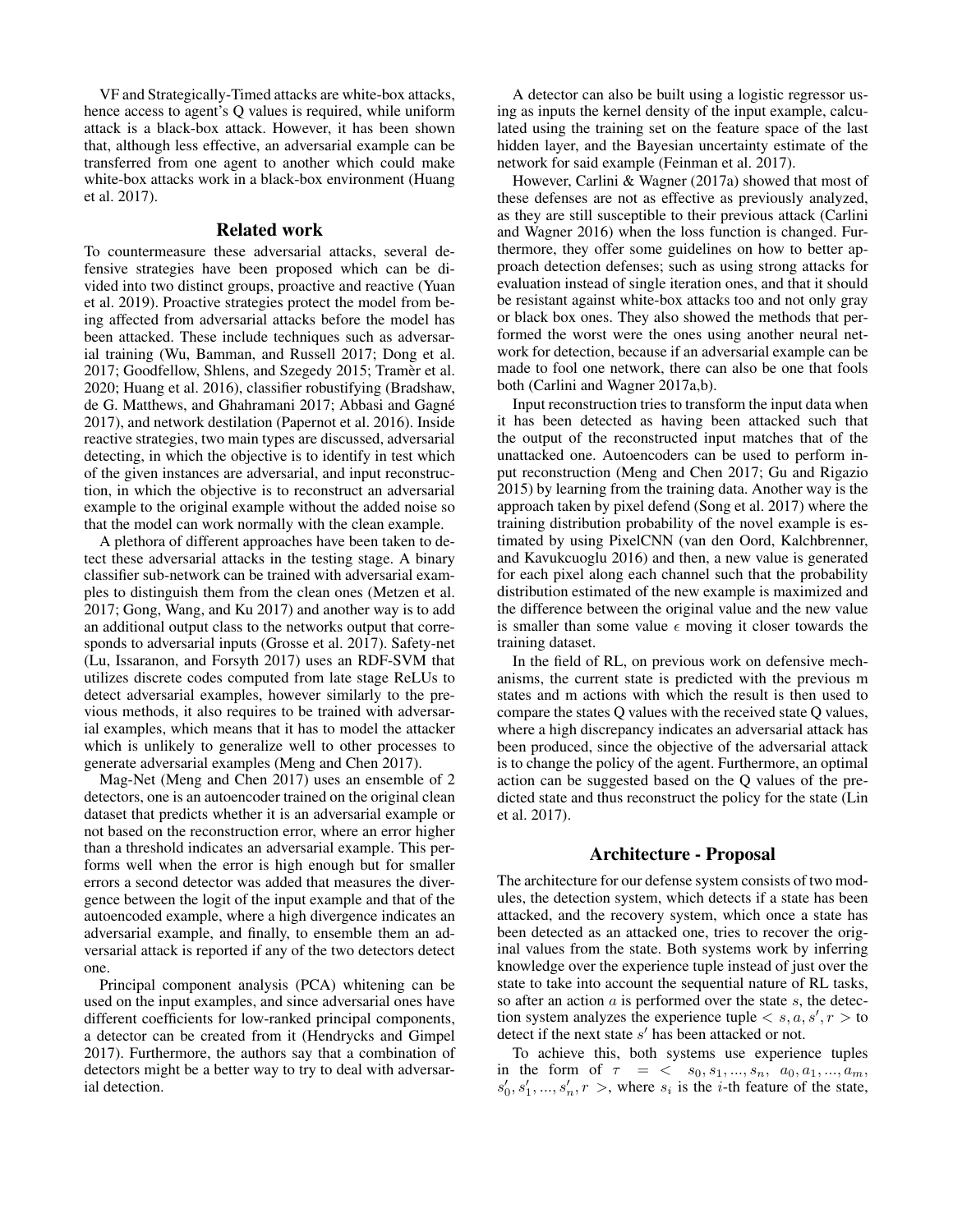and  $a_i$  is the *i*-th feature of the action, where categorical actions or state features are one-hot encoded so that distance measures can be used, that are extracted by observing the agent's regular behavior on the testing phase and storing its experience tuples in the form of  $\Gamma = \{\tau_0, \tau_1, ..., \tau_n\}$ . To calculate similarity measures between any two experience tuples,  $\ell_2$  distance is used.

The overall process can be described as a number of steps where first the agent is trained (i), then  $\Gamma$  is extracted (ii) with which, a detection system (iii) and a recovery system (iv) are trained. During execution, the systems works as shown in Figure 1 where each new transition is given to the detector which predicts if it belongs to the distribution of Γ and, if it doesn't, it is given to the recovery system, which returns the reconstructed new state.



Figure 1: Defense Architecture Diagram

# Detection System

When it comes to detecting an adversarial transition, our method compares the new perceived transition against the transitions in  $\Gamma$ , and if it deviates far enough from them, it is classified as an adversarial transition. This task can be seen as detecting outliers (adversarial examples) or estimating the underlying density function (DF) of  $\Gamma$  and labeling as adversarial transitions those with a low DF.

A number of different algorithms are used to estimate the DF, none of which use a Neural Network as the one used in pixel defense (Song et al. 2017) or in Visual Foresight (Lin et al. 2017), since Carlini and Wagner (2017a) found that defenses that used a Neural Network to defend from adversarial attacks happened to be the ones who performed the poorest as an attack could be designed to circumvent both neural networks, the predictor and the defender:

- Kernel density with a Gaussian kernel is used to estimate the underlying probability DF.
- **DBSCAN** (Ester et al. 1996) tries to identify the outliers in a set of data, however, in our case we already know a set of non-outlier data points, that being  $\Gamma$ , so instead we only calculate whether the new transition is an outlier or not in respect to Γ. Furthermore, instead of using a minimum number of samples needed inside the given radius, the number of samples inside the radius is used as the DF value.
- KNN density estimation is used to estimate the underlying DF, however, two different implementations of density estimation using KNN have been used:
- The distance to the k nearest neighbors is taken, and a function is applied to them that returns a scalar such as the sum, the mean or maximum (which would simply be the distance to the k-th nearest neighbor).
- The density is built according to the formula  $\frac{n(x,a)}{NV(B(x,a))}$  where  $B(x,a)$  is the hypersphere centered in x with radius a,  $V(\cdot)$  represents a volume, N is the number of samples and  $n(x, a)$  is the number of points within  $B(x, a)$  (Zhao and Lai 2020). From now on, this one will be referred to as Hyper-KNN.
- Gaussian Mixture (Dempster, Laird, and Rubin 1977) estimates the underlying DF by fitting a mixture of Gaussian distributions to  $\Gamma$  and later using them to find the mixture probability.
- K-Means (Hartigan 1975) can be seen as a simplified version of Gaussian mixture, where the covariance matrix is fixed to being a scalar matrix, and the scalar controls the size of the cluster. The density metric used here is the inverse of the distance to the nearest centroid, as a higher number should correspond to a higher density. Furthermore, from this base DF two different approaches are taken:
	- No further changes are applied, and the DF depends solely on the distance to the nearest centroid. From now on this will be referred to as k-means global.
	- The DF is normalized with the distance to the furthest training sample assigned to the cluster the DF is based on. This makes it so that the DF takes into account contextual information from the cluster it is using, as it now depends on the size of the cluster.From now on this will be referred to as k-means local.
- One class SVM according to Schölkopf (Schölkopf et al. 2000) is used to establish a binary detection system. If the new transition falls between the origin and the calculated hyperplane, the sample is considered to be an adversarial transition.

Apart from one class SVM, every other method estimates a DF, but that is not enough to distinguish between adversarial and normal transitions, thus, a threshold has to be selected after which the transition is classified as adversarial. For that, the lowest DF value predicted from all transitions in  $\Gamma$  is used; that way, any new experience tuples with a lower DF than any in  $\Gamma$  is classified as an adversarial one. By selecting the decision threshold solely on normal experience tuples, it avoids the need to model any type of attacks, which ensures that it can not overfit the detection for that given attack.

### Recovery System

The recovery system tries to increase the DF of the experience tuple that has been identified as an adversarial one, to do so, we once again step away from methods that use Neural Networks such as in Pixel Defense (Song et al. 2017) or visual foresight (Lin et al. 2017) for the same reasons as the ones described in the detection system, and so we propose a method that is independent of the detection system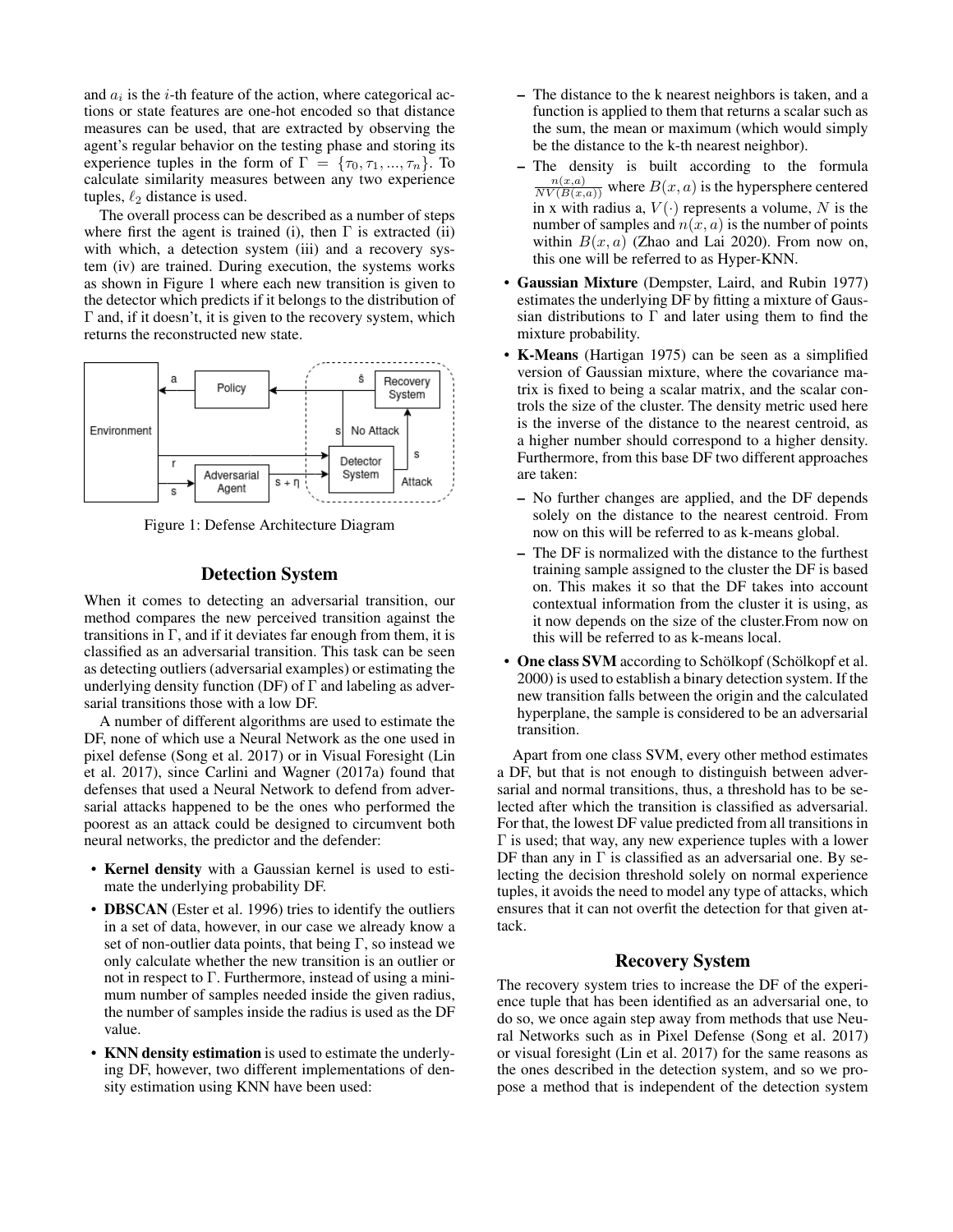and the learning agent, that repairs the next state by using the next state of the k nearest transitions in  $\Gamma$ , and weighting them by the distance to the original transition, where a k of 1 means that it takes the entire next state of the nearest neighbor. However, since the next state could be too corrupted due to adversarial injection, the recovery system calculated the distances in  $\Gamma'$ , a subspace of  $\Gamma$  that does not include the next state. In order for the distances to have an actual meaning, the transition vector features have to be normalized, and discrete features have to be one-hot encoded if the set containing of all the possible values of the feature is not totally ordered.

$$
\hat{s}' = \sum_{i}^{k} w_{i} s'_{i}
$$
\n
$$
w_{i} = \frac{\|\tau' - \tau'_{i}\|_{2}}{\sum_{j}^{k} \|\tau' - \tau'_{j}\|_{2}}
$$
\n(6)

### Evaluation

This section evaluates the performance of the proposed defense in four different well-known domains from the OpenAI gym library: Acrobot, Cart pole, Mountain car and Taxi. But before presenting the results, the experimental setting is introduced.

### Experimental setting

The proposed domains have been previously solved using tabular Q-Learning with an  $\epsilon$ -greedy explorationexploitation strategy. The agents are discretized along each dimension within the state limits in a number of bins<sup>2</sup>, and are trained during  $H$  episodes with a limit of  $K$  steps per episode with the learning rate ( $\alpha$ ), and discount rate ( $\gamma$ ) described in Table 2. Each of the training process will generate a policy  $\pi$  which will then be attacked and defended with the proposed system.

After the agents are trained,  $\Gamma$  is extracted (the algorithm Ball Tree (Dolatshah, Hadian, and Minaei-Bidgoli 2015) is used for efficient spacial indexing in the detector and recovery systems) from each agent by running them 500 episodes.

However, if a single adversarial example bypasses the defense system, it could throw off the trained policy off of the optimal path, which, if it is the only path the defense system has seen, would make it seem like every subsequent transition is adversarial (as it could be vastly different from what it has seen before). It is for this reason that instead of using the learned policy in a fully greedy way, an  $\epsilon$ -greedy policy is used ( $\epsilon = 0.1$ ) to prevent the transition sample from overfitting to the optimal path from the learned policy. That way, it accounts for slight deviations from the optimal path.

For the adversarial perturbations, noise is generated at each dimension with a random value between 0 and  $\frac{\delta}{\delta}$  $\overline{\overline{d}}$ where d is the number of dimensions and  $\delta$  is as shown in Table 1 for Acrobot, Cart Pole and Mountain Car, and then, the noise is added to the state normalized across the dimension limits such that  $|| \eta ||_2 \leq \delta$ . In the case of the Taxi environment, as the state space is discrete, the position of the agent is changed by 1 in the y or x coordinate. Only the position of the agent is attacked, as the other values, the passenger position and destination position, are given in the form of the index of a list that contain a set of possible positions, hence, a change of 1 in the index corresponds to a change of more than one in the actual positions, e.g. a change from 0 to 1 in the passenger position dimension  $(p)$  changes the position it is referring to, from  $(0,0)$  to  $(0, 4)$ .

For the attacking strategies, three have been used; Uniform, Value Function and Strategically Timed attacks as described previously, whose parameters have been fine-tuned to achieve a compromise between the noise they inject and the damage they create, and are shown in Table 1.

| <b>Environment</b>     |      | <b>Uniform</b>   | VF         | SТ     |     |  |
|------------------------|------|------------------|------------|--------|-----|--|
|                        |      | <b>Frequency</b> | Э          | A      | max |  |
| Acrobot 0.10           |      | 0.5              | $-27$      | 1.300  | 150 |  |
| Cart Pole 0.10         |      | 05               |            | 0.800  | 50  |  |
| <b>Mountain</b><br>Car | 0.14 |                  | $0.5 - 15$ | 1.300  | 50  |  |
| Taxi                   |      |                  | 10,        | 10.185 |     |  |

Table 1: Attack parameters

### Results

Foremost, in Table 3 we showcase the average performance obtained by each agent across 200 episodes, how each attack affects the performance, and how much total perturbation  $(\delta)$ it injects into an episode to achieve that loss in performance. The total perturbation injected is calculated by summing the  $\ell_2$  distance from the original state to the attacked state for each step in the episode. Here it can be seen how in the Cart Pole and Mountain Car environments, VF-attack and STattack achieve an equal or superior performance than Uniform attack while injecting much less perturbation. In the Taxi and Acrobot environments, ST-attack achieves a better performance with a similar or lower perturbation, but VFattack achieves a higher performance at the cost of a lot more total perturbation. This is because with VF-attack, the states closer to the reward are attacked which prevents the agent from finishing the episode, and it enters a loop where it is constantly attacking the agent as the agent is always near the end of the episode but never really ending except if it performs the adequate action by pure chance, which explains the high variance.

Then  $\Gamma$  is normalized in one of two different ways, either using min max feature scaling normalization or z-score normalization. Afterwards, the detectors are trained using the parameters shown in Table 4. They are then evaluated by running the agent against each attack during 100 episodes

<sup>&</sup>lt;sup>2</sup>These bin sizes are used to take into account the entire possible state space, however a lot of bins in Acrobot, Cart Pole and Mountain Car are empty as the states they describe are either unreachable, or so unlikely they are never visited. The number of bins where the learning actually takes place in is 14.3K, 13.7K and 7k for Acrobot, Cart Pole and Mountain Car respectively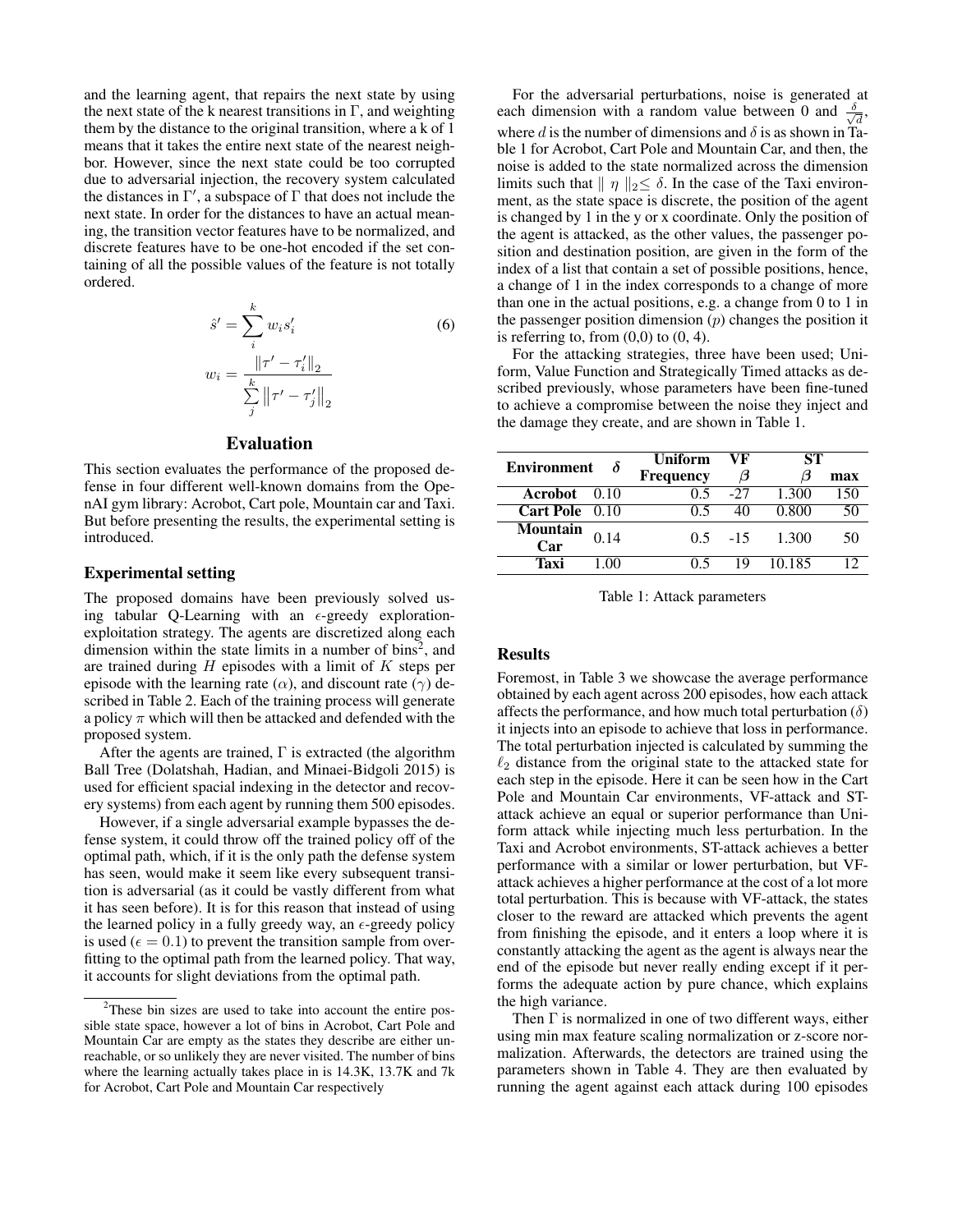| <b>Domain</b>       | <b>State</b>                                                                                                 | <b>Bins</b>                 | $\alpha$ | $\sim$ | $\epsilon$ | $\overline{H}$ | $\boldsymbol{K}$ |
|---------------------|--------------------------------------------------------------------------------------------------------------|-----------------------------|----------|--------|------------|----------------|------------------|
| Acrobot             | $\theta_1 \in$<br>$-\pi, \pi$<br>$\theta_2 \in$<br>$[-\pi, \pi]$<br>$\omega_{\theta_1} \in$<br>$-4\pi, 4\pi$ | $\overline{20}$<br>20<br>20 | 0.1      | 0.99   | 0.5        | 20000          | 500              |
|                     | $[-9\pi,9\pi]$<br>$\omega_{\theta_2} \in$                                                                    | 20                          |          |        |            |                |                  |
| <b>Cart Pole</b>    | $[-4.8, 4.8]$<br>$p \in$                                                                                     | 10                          |          | 0.99   | 0.3        | 20000          | 200              |
|                     | $-4,4$<br>$v \in$<br>$[-0.418, 0.418]$<br>$\phi \in$                                                         | 50<br>50                    | 0.1      |        |            |                |                  |
|                     | $\kappa \in$<br>$[-4, 4]$                                                                                    | 50                          |          |        |            |                |                  |
| <b>Mountain Car</b> | $[-1.2, 0.6]$<br>$p \in$<br>$-0.007, 0.007$<br>$v \in$                                                       | 100<br>100                  | 0.1      | 0.99   | 0.3        | 300000         | 200              |
| <b>Taxi</b>         | $y \in \{0, \overline{1, 2, 3, 4}\}\$                                                                        |                             |          |        |            |                |                  |
|                     | $x \in \{0, 1, 2, 3, 4\}$                                                                                    | 5                           | 0.1      | 0.99   | 0.3        | 20000          | 200              |
|                     | $p \in \{0, 1, 2, 3, 4\}$                                                                                    |                             |          |        |            |                |                  |
|                     | $d \in \{0, 1, 2, 3\}$                                                                                       | 4                           |          |        |            |                |                  |

Table 2: Train parameters for the victim policies

|                     | No attack           | <b>Uniform</b>                                     | VF                                                 | <b>ST</b>                                         |  |
|---------------------|---------------------|----------------------------------------------------|----------------------------------------------------|---------------------------------------------------|--|
| Acrobot             | $-140.96 \pm 34.00$ | $-171.13 \pm 40.53$<br>$\delta = 109.14 \pm 28.07$ | $-178.21 \pm 52.59$<br>$\delta = 131.28 \pm 65.07$ | $-180.20 \pm 42.65$<br>$\delta = 64.28 \pm 18.43$ |  |
| <b>Cart Pole</b>    | $200.00 \pm 0.00$   | $116.74 \pm 53.98$<br>$\delta = 43.49 \pm 19.13$   | $50.77 \pm 22.24$<br>$\delta = 20.40 \pm 11.79$    | $52.80 \pm 41.76$<br>$\delta = 22.32 + 9.47$      |  |
| <b>Mountain Car</b> | $-98.98 \pm 7.60$   | $-149.87 + 21.64$<br>$\delta = 13.35 \pm 2.40$     | $-188.70 \pm 23.42$<br>$\delta = 9.27 \pm 2.02$    | $-154.43 + 26.57$<br>$\delta = 5.71 + 2.39$       |  |
| Taxi                | $7.80 \pm 2.56$     | $-2.28 + 9.92$<br>$\delta = 9.95 + 4.74$           | $-51.40 \pm 90.47$<br>$\delta = 54.36 \pm 82.50$   | $-11.12 + 14.88$<br>$\delta = 9.80 \pm 3.09$      |  |

Table 3: Trained policy with and without attacks, and the total perturbation ( $\delta$ ) injected into an episode measured by  $\ell_2$  distance

where at each time step, if the state is detected as being an adversarial one, the original state is restored. This is done to decouple the results from the detector and the recovery systems and see how each of them behave independent of the other. The balanced accuracy is shown in Table 5 highlighting results of over 90% accuracy.

| <b>Detector</b>       | <b>Parameters</b>                            |
|-----------------------|----------------------------------------------|
| <b>Kernel Density</b> | h: Scott's Rule                              |
| <b>DBSCAN</b>         | $\epsilon$ : Scott's Rule                    |
| KNN-Hyper             | a: Scott's Rule                              |
| <b>KNN</b>            | k: 3, 5, 10, 15, 20, 30, 40, 50, 75, 100     |
|                       | f: sum, mean, max                            |
|                       | Gaussian Mixture k: 256, 512, 1024, 2048     |
|                       | K-means Global k: 256, 512, 1024, 2048, 4096 |
|                       | K-means Local k: 256, 512, 1024, 2048, 4096  |
|                       | One Class SVM $\nu: 0.01, 0.05, 0.1, 0.5$    |

Table 4: Detector parameters, where values separated by commas mean that all of those were tried and the best was selected

As can be seen in Table 5, the type of normalization has a strong impact on the performance of the detectors based on the environment; for every environment except for Cart Pole, z-score normalization has higher results for almost every detector, but in Cart Pole, min max normalization performs

significantly better, having almost every detector a perfect detection score. The main reason for this can be that in a normal execution of Cart Pole with a perfect policy, every state it visits is really similar as it tries to keep the cart to the center of the screen and the pole as vertical as possible; this means that by doing min max normalization, if a single new state has a value lower than 0 or greater than 1 it is a strong indication of an adversarial attack. In contrast, in other environments, the states are a lot more varied, hence, a z-score normalization helps distinguish the most common states than the more uncommon. Furthermore, three detectors shine above others; DBSCAN, KNN-Hyper and Gaussian Mixture having a performance of above 90% in the best normalization method for every environment, however, this is while having a perfect recovery, so the performance also has to be analyzed with the recovery system.

To this end, the full defense system is now tested the same way as the detection system. Thereforere, now, when a new perceived transition is classified as an adversarial one, it is given to the recovery system which then returns the recovered new state. This recovery system is tried with multiple values for  $k$ ; 1, 3, 5, 10, 15, 20, 40 and 50, and the best result is reported, although the method is not very sensitive to the different  $k$  values. Then the final reward achieved by the defense system  $(r_D)$  is measured against the reward obtained by the unaltered victim policy  $(r)$ , using as a baseline the attacked reward  $(r_A)$ , both of which can be seen in Table 1. In order to not just take into account the mean but also the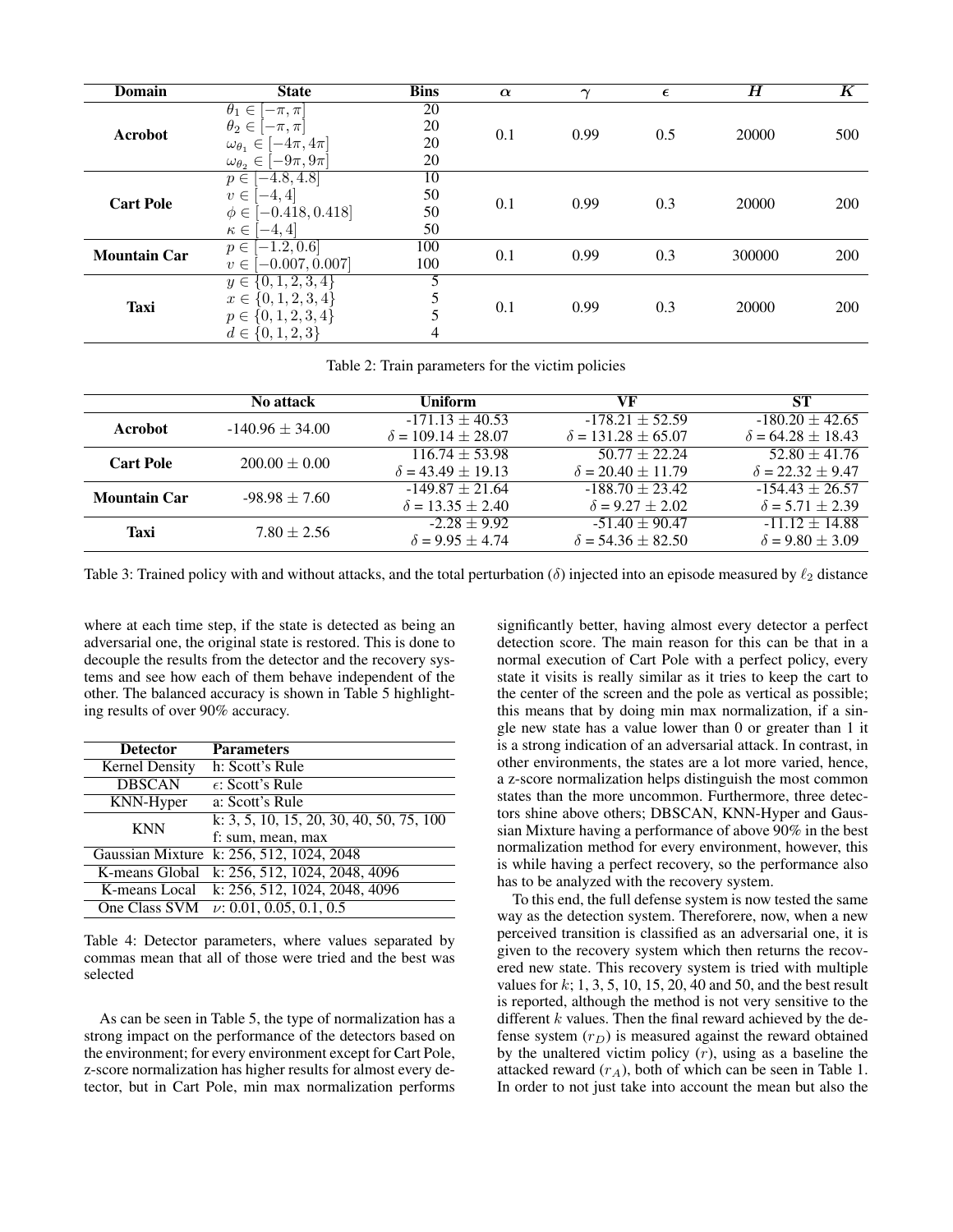|                       | <b>Acrobot</b> |         | <b>Cart Pole</b>            |         | <b>Mountain Car</b> |         | <b>Taxi</b>    |         |
|-----------------------|----------------|---------|-----------------------------|---------|---------------------|---------|----------------|---------|
| normalization         | min max        | z-score | $\overline{\text{min}}$ max | z-score | min max             | z-score | $min$ max      | z-score |
| <b>UniformAttack</b>  |                |         |                             |         |                     |         |                |         |
| <b>Kernel Density</b> | 0.50           | 0.53    | 1.00                        | 0.83    | 0.50                | 0.51    | 0.51           | 0.51    |
| <b>DBSCAN</b>         | 0.65           | 0.97    | 1.00                        | 0.63    | 0.63                | 1.00    | 0.99           | 1.00    |
| KNN-Hyper             | 0.65           | 0.98    | 1.00                        | 0.64    | 0.62                | 1.00    | 0.99           | 1.00    |
| <b>KNN</b>            | 0.50           | 0.50    | 1.00                        | 0.98    | 1.00                | 1.00    | 0.52           | 0.50    |
| Gaussian Mixture      | 1.00           | 1.00    | 1.00                        | 0.67    | 1.00                | 1.00    | 1.00           | 1.00    |
| k-means global        | 0.50           | 0.60    | 1.00                        | 0.91    | 1.00                | 1.00    |                | 1.00    |
| k-means local         | 0.51           | 0.60    | 0.82                        | 0.84    | 0.78                | 0.76    |                | 0.93    |
| <b>SVM</b>            | 0.53           | 0.58    | 1.00                        | 0.78    | 0.56                | 0.62    | 0.56           | 0.56    |
| <b>VF-Attack</b>      |                |         |                             |         |                     |         |                |         |
| <b>Kernel Density</b> | 0.50           | 0.75    | 0.50                        | 0.50    | 0.51                | 0.53    | 0.61           | 0.53    |
| <b>DBSCAN</b>         | 0.77           | 0.98    | 1.00                        | 0.50    | 0.68                | 1.00    | 0.99           | 1.00    |
| KNN-Hyper             | 0.77           | 0.98    | 1.00                        | 0.50    | 0.68                | 1.00    | 0.99           | 1.00    |
| <b>KNN</b>            | 0.50           | 0.52    | 1.00                        | 0.71    | 1.00                | 1.00    | 0.64           | 0.50    |
| Gaussian Mixture      | 1.00           | 1.00    | 1.00                        | 0.52    | 1.00                | 1.00    | 0.99           | 1.00    |
| k-means global        | 0.50           | 0.68    | 1.00                        | 0.58    | 1.00                | 1.00    |                | 1.00    |
| k-means local         | 0.50           | 0.52    | 0.61                        | 0.58    | 0.72                | 0.72    |                | 1.00    |
| <b>SVM</b>            | 0.91           | 0.89    | 1.00                        | 0.50    | 0.77                | 0.78    | 0.72           | 0.69    |
| <b>ST-Attack</b>      |                |         |                             |         |                     |         |                |         |
| <b>Kernel Density</b> | 0.50           | 0.56    | $\overline{1.00}$           | 0.87    | 0.50                | 0.51    | 0.60           | 0.54    |
| <b>DBSCAN</b>         | 0.63           | 0.99    | 1.00                        | 0.67    | 0.66                | 1.00    | 1.00           | 1.00    |
| KNN-Hyper             | 0.64           | 0.98    | 1.00                        | 0.65    | 0.65                | 1.00    | 1.00           | 1.00    |
| <b>KNN</b>            | 0.50           | 0.50    | 1.00                        | 0.97    | 1.00                | 1.00    | 0.63           | 0.50    |
| Gaussian Mixture      | 1.00           | 1.00    | 1.00                        | 0.72    | 1.00                | 1.00    | 1.00           | 1.00    |
| k-means global        | 0.50           | 0.59    | 1.00                        | 0.90    | 1.00                | 1.00    | $\overline{a}$ | 1.00    |
| k-means local         | 0.51           | 0.54    | 0.84                        | 0.81    | 0.84                | 0.85    |                | 0.93    |
| <b>SVM</b>            | 0.56           | 0.67    | 0.99                        | 0.78    | 0.50                | 0.61    | 0.63           | 0.61    |

Table 5: Total balanced accuracy (using the transitions of 100 episodes) for the best parameter of each detector, using either min max feature scaling, or z-score normalization

variance of the rewards, Welch's t-test is used to compare both  $r_D$  and  $r_A$  to r, and finally this can be used to measure how the defense system affected the relative performance in a scale from 0 to 1 with the formula  $\frac{t_D-t_A}{-t_A}$  where  $t_D$  is the t-score of  $r_d$  and r, and  $t_A$  is the t-score of  $r_A$  and r. The values can of course fall below 0 or raise above 1, where below 0 means the defense system creates a performance worse than the attack it is defending against, and above 1 a performance greater than the unaltered victim policy. These results can be seen in Table 6 where a performance over 90% is highlighted.

From these results, several conclusions can be drawn. Foremost, it can be seen that once again a distinction can be seen between different types of normalization depending on the environment, and said distinction corresponds to the one described before (min max normalization working better for Cart Pole and z-score normalization for the rest). Furthermore, it can also be seen how Gaussian mixture's performance drops significantly (specially in Cart Pole) compared to its performance in the detection tests, as with a perfect recovery it was achieving some of the highest results across all environments. This indicates that it was overfitting to the unaltered policy transitions, and as soon as the recovery introduced a slight error, the model did not recognize it as being valid. This could be because of a high number of clusters compared to the number of significantly different transitions, and lowering said number could lead to a better generalization.

In the Acrobot environment, a big difference can be seen from the different attacks, as with VF-attack results even better than the ones with the unaltered policy are obtained, however the detection accuracy was on par with the other attacks. The reason for the big difference in the reward, is because in Acrobot when the arm is near then top of the screen (which is when VF performs attacks) the arm already has velocity and a perfect recovery is not needed to finish the episode. On the other attacks, DBSCAN achieves the best results with a 62% and 74% recovered relative reward in uniform and ST attacks respectively.

In the Cart Pole environment, the performance is fully recovered in uniform and ST attacks, however, unlike in Acrobot, the defense does not manage to recover the performance against VF-attack. The reason for this is because, since VF-attack attacks performs multiple attacks in a row, the recovered state error starts accumulating until the detector starts failing. This was not that big of an issue in Acrobot because these repeated attacks happen towards the end of the episode, however, in Cart Pole the states at the beginning of the episode and at the end can have an equally high VF value, and so this carried error can start very early in the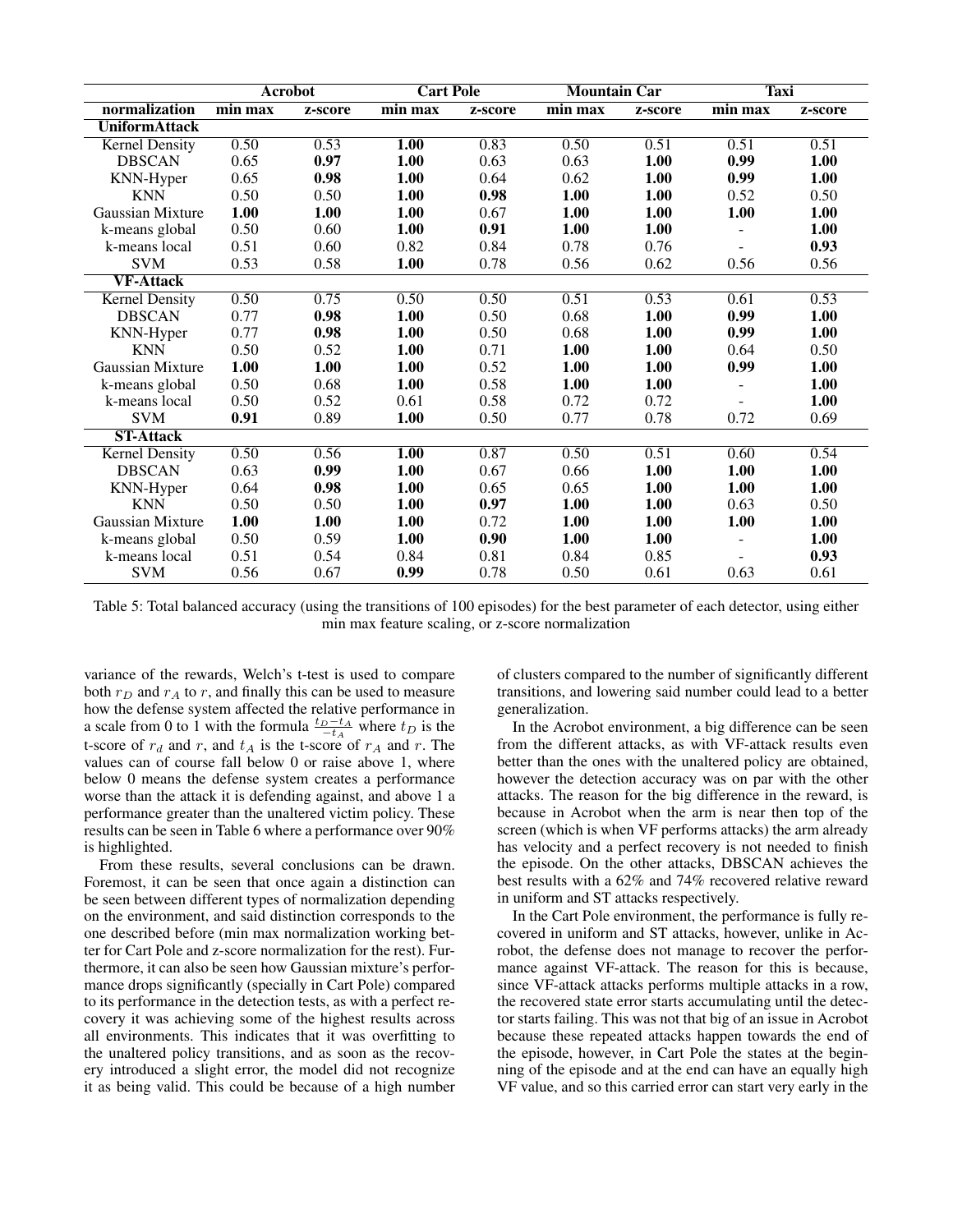|                       | <b>Acrobot</b> |         | <b>Cart Pole</b>            |         | <b>Mountain Car</b> |         | <b>Taxi</b> |         |
|-----------------------|----------------|---------|-----------------------------|---------|---------------------|---------|-------------|---------|
| normalization         | min max        | z-score | $\overline{\text{min}}$ max | z-score | min max             | z-score | min max     | z-score |
| <b>UniformAttack</b>  |                |         |                             |         |                     |         |             |         |
| <b>Kernel Density</b> | $-1.33$        | $-0.90$ | 1.00                        | $-1.05$ | 0.03                | 0.16    | $-0.13$     | 0.15    |
| <b>DBSCAN</b>         | $-1.08$        | 0.62    | 0.96                        | $-2.86$ | 0.14                | 1.01    | $-0.60$     | 0.64    |
| KNN-Hyper             | $-1.47$        | 0.47    | 0.96                        | $-2.59$ | 0.12                | 0.99    | $-0.30$     | 0.64    |
| <b>KNN</b>            | $-1.11$        | $-0.41$ | 1.00                        | $-0.41$ | 1.01                | 1.00    | 0.13        | 0.20    |
| Gaussian Mixture      | $-0.43$        | 0.34    | $-1.71$                     | $-2.35$ | 1.05                | 1.01    | $-0.25$     | 0.74    |
| k-means global        | $-1.25$        | $-0.54$ | 1.00                        | $-0.66$ | 1.04                | 1.03    |             | 0.71    |
| k-means local         | $-0.95$        | $-0.11$ | 0.15                        | $-0.89$ | 0.52                | 0.52    |             | 0.87    |
| <b>SVM</b>            | $-1.02$        | $-0.65$ | 1.00                        | $-1.90$ | 0.07                | 0.16    | 0.39        | 0.17    |
| <b>VF-Attack</b>      |                |         |                             |         |                     |         |             |         |
| <b>Kernel Density</b> | $-1.38$        | 1.37    | $-0.04$                     | $-0.15$ | 0.02                | 0.18    | 0.16        | 0.75    |
| <b>DBSCAN</b>         | $-0.69$        | 1.04    | $-0.11$                     | $-0.16$ | 0.70                | 0.97    | 0.38        | 0.88    |
| KNN-Hyper             | $-0.71$        | 1.01    | $-0.12$                     | $-0.21$ | 0.71                | 0.95    | 0.44        | 0.74    |
| <b>KNN</b>            | $-1.00$        | 1.48    | $-0.02$                     | $-0.16$ | 1.02                | 1.01    | 0.78        | 0.39    |
| Gaussian Mixture      | $-0.24$        | 1.35    | $-0.07$                     | $-0.07$ | 1.04                | 1.01    | 0.35        | 1.04    |
| k-means global        | $-1.22$        | 1.51    | $-0.02$                     | $-0.17$ | 1.02                | 1.01    |             | 0.82    |
| k-means local         | $-1.20$        | 1.47    | 0.12                        | 0.09    | 0.58                | 0.75    |             | 1.04    |
| <b>SVM</b>            | $-0.22$        | 1.35    | $-0.06$                     | $-0.22$ | 0.38                | 0.82    | 0.97        | 0.96    |
| <b>ST-Attack</b>      |                |         |                             |         |                     |         |             |         |
| <b>Kernel Density</b> | $-0.81$        | 0.04    | $\overline{1.00}$           | $-0.11$ | 0.14                | 0.08    | 0.12        | 0.22    |
| <b>DBSCAN</b>         | $-0.76$        | 0.74    | 1.00                        | $-0.68$ | 0.50                | 1.00    | 0.19        | 0.93    |
| KNN-Hyper             | $-0.78$        | 0.53    | 0.99                        | $-0.72$ | 0.47                | 1.00    | 0.17        | 0.88    |
| <b>KNN</b>            | $-0.71$        | 0.35    | 1.00                        | $-0.09$ | 1.03                | 1.04    | 0.17        | 0.22    |
| Gaussian Mixture      | $-0.13$        | 0.58    | $-0.29$                     | $-0.49$ | 1.03                | 1.04    | 0.23        | 0.95    |
| k-means global        | $-0.58$        | 0.27    | 1.00                        | $-0.05$ | 1.03                | 1.02    |             | 0.88    |
| k-means local         | $-0.73$        | 0.37    | 0.62                        | 0.07    | 0.63                | 0.63    |             | 1.01    |
| <b>SVM</b>            | $-0.47$        | 0.17    | 1.00                        | $-0.24$ | 0.48                | 0.47    | 0.60        | 0.59    |

Table 6: Relative recovered performance obtained by the defense using the best parameters

episode.

Finally, in the Mountain Car and Taxi environments multiple detectors achieve a performance comparable with that of the unaltered policy, but DBSCAN and Gaussian Mixture particularly show better results than other defenses across both domains.

# **Conclusion**

In this work, a two-step defense system against adversarial attacks in RL is created; (i) a density estimation based approach to detect adversarial examples and (ii) a KNN approach to recover the original states. Different methods to estimate the density are used to show the viability of using density estimation on experience tuples to detect adversarial examples. None of the methods used relies on the use of neural networks, which also helps against attacks that could target the detecting network alongside the victim policy. It is also shown that choosing the detection threshold solely on the observed experience tuples of the victim agent is enough to successfully detect adversaries, avoiding the need to model any particular attack which prevents overfitting into any particular attack and helps to generalize. Furthermore, it is also shown how the normalization method impacts the system and how the nature of an environment affects which normalization is best to use.

The defense system is benchmarked against three state-ofthe-art attacks across four well-known environments, managing to recover most of the lost performance for most attacks and environments, albeit it suffers from the carried recovery error in consecutive attacks that start early on an episode. A recovery system with a lower error would fix these problems and achieve a better performance.

### Acknowledgments

This research was funded in part by JPMorgan Chase & Co. Any views or opinions expressed herein are solely those of the authors listed, and may differ from the views and opinions expressed by JPMorgan Chase & Co. or its affiliates. This material is not a product of the Research Department of J.P. Morgan Securities LLC. This material should not be construed as an individual recommendation for any particular client and is not intended as a recommendation of particular securities, financial instruments or strategies for a particular client. This material does not constitute a solicitation or offer in any jurisdiction.

### References

Abbasi, M.; and Gagné, C. 2017. Robustness to Adversarial Examples through an Ensemble of Specialists. arXiv:1702.06856.